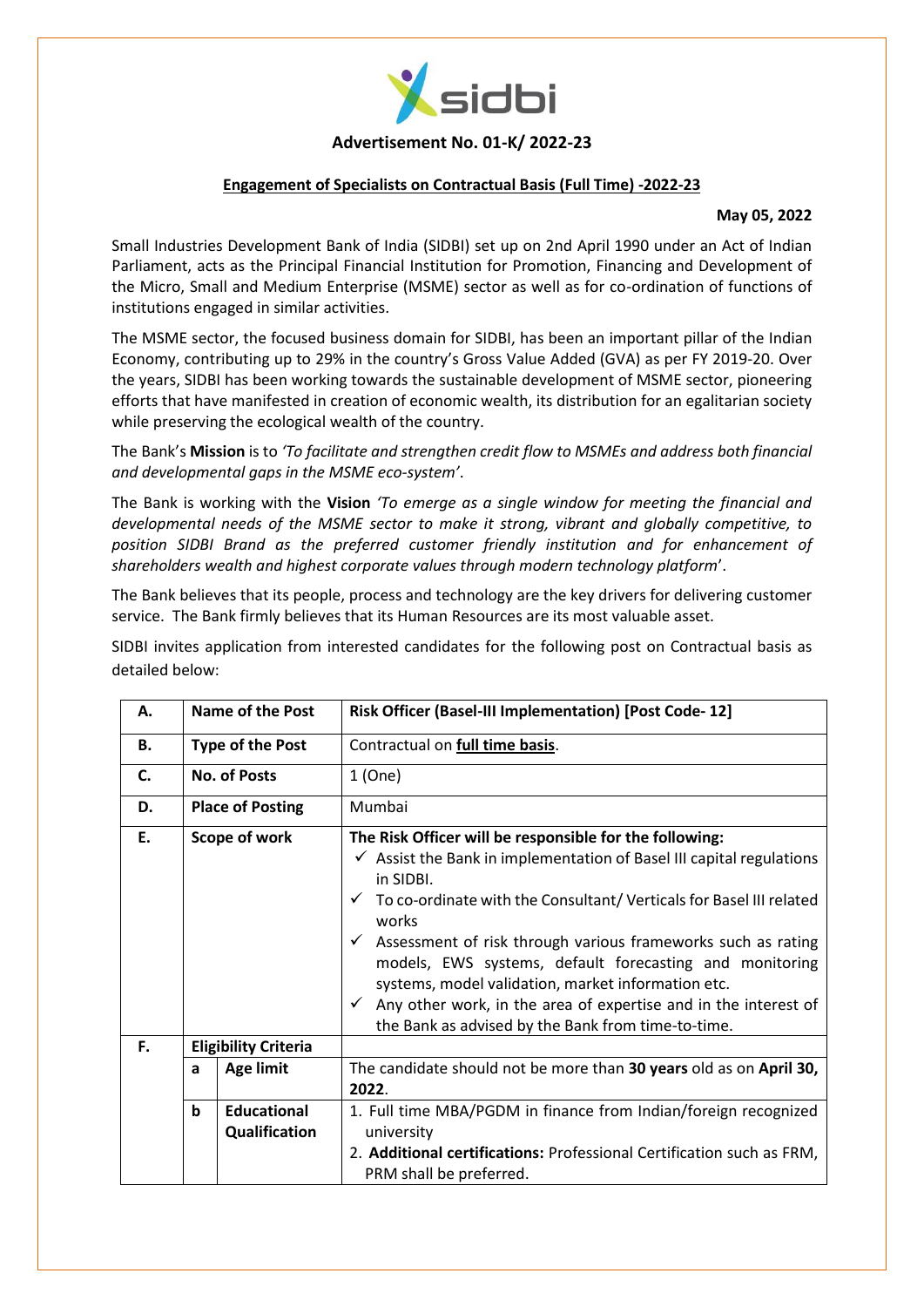|   |                   | 3. Hands on experience in tools like Excel, Python, R etc.                                                                                                                                                                                                                                                     |
|---|-------------------|----------------------------------------------------------------------------------------------------------------------------------------------------------------------------------------------------------------------------------------------------------------------------------------------------------------|
|   |                   | 4. Knowledge of advanced statistical and quantitative modelling                                                                                                                                                                                                                                                |
|   |                   | skills (linear regression, logistic regression, and other data mining                                                                                                                                                                                                                                          |
|   |                   | /predictive modelling skills) etc. shall be preferred                                                                                                                                                                                                                                                          |
| C | <b>Experience</b> | (As on April 30, 2022)                                                                                                                                                                                                                                                                                         |
|   |                   | Prior experience of 2-3 years working in the Basel-II / III<br>implementation and knowledge on RBI guidelines. Experience in<br>large banks and/or tier 1 consulting organizations like Big 4 with<br>clear ownership in one of the risk areas, viz. credit risk / market risk<br>shall be an added advantage. |
|   |                   | Note: Applications without relevant experience certificate would                                                                                                                                                                                                                                               |
|   |                   | be rejected.                                                                                                                                                                                                                                                                                                   |
|   |                   | The renumeration would be at market linked compensation. The<br>same shall not be a limiting factor for the right candidate and will be<br>on case to case basis.                                                                                                                                              |
|   |                   | Remuneration                                                                                                                                                                                                                                                                                                   |

## **General Conditions:**

| A | Period of<br>Contract       | The term of the contract would initially be for a period of three years,<br>extendable, at sole discretion of the Bank, for a further period of up to two years.<br>The contract can be terminated at one months' notice on either side or salary and<br>allowances (if any) in lieu thereof.                                             |
|---|-----------------------------|-------------------------------------------------------------------------------------------------------------------------------------------------------------------------------------------------------------------------------------------------------------------------------------------------------------------------------------------|
| B | <b>CTC</b> and<br>Increment | The CTC offered is negotiable. Annual CTC will depend upon Experience &<br>Emoluments of candidates in the present employment and place of posting.<br>Salary shall not be a constraint for the right candidate. Annual increment on<br>CTC finalized initially, shall also be considered by the Bank based on the<br>performance review. |

# **Other Conditions:**

| 1. | <b>Right to</b>  | Important: The Bank reserves the right to raise/modify the eligibility criteria           |
|----|------------------|-------------------------------------------------------------------------------------------|
|    | raise/modify     | including educational qualification and minimum work experience in order to               |
|    | the eligibility  | restrict the number of candidates to be called for Interview, commensurate with           |
|    | criteria         | the number of posts.                                                                      |
| 2. | <b>Selection</b> | Selection would be by way of shortlisting and Personal Interview to be held online        |
|    | Procedure        | on a suitable date (to be informed in due course) before the Selection Committee.         |
|    |                  | The Bank will undertake a preliminary screening of the applications for preparing, if     |
|    |                  | necessary, to prepare a shortlist of eligiblecandidatestobecalledforinterview.            |
|    |                  | Thus, merely fulfilling the requirements laid down in the advertisement would not         |
|    |                  | automatically entitle any candidate to be called for interview. The decision of the       |
|    |                  | bank to call the candidates for the interview shall be final. No correspondence will be   |
|    |                  | entertained in this regard.                                                               |
|    |                  | Merit List: Merit list for selection will be prepared in descending order on the basis of |
|    |                  | scores obtained in interview only. In case more than one candidate score the cut-off      |
|    |                  | marks (common marks at cut-off point), such candidates will be ranked according to        |
|    |                  | their age in descending order, in the merit.                                              |
|    |                  | Wait List: SIDBI reserves the right to draw wait lists of candidates in different         |
|    |                  | Grades and consider such wait listed candidate(s) for meeting actual requirement.         |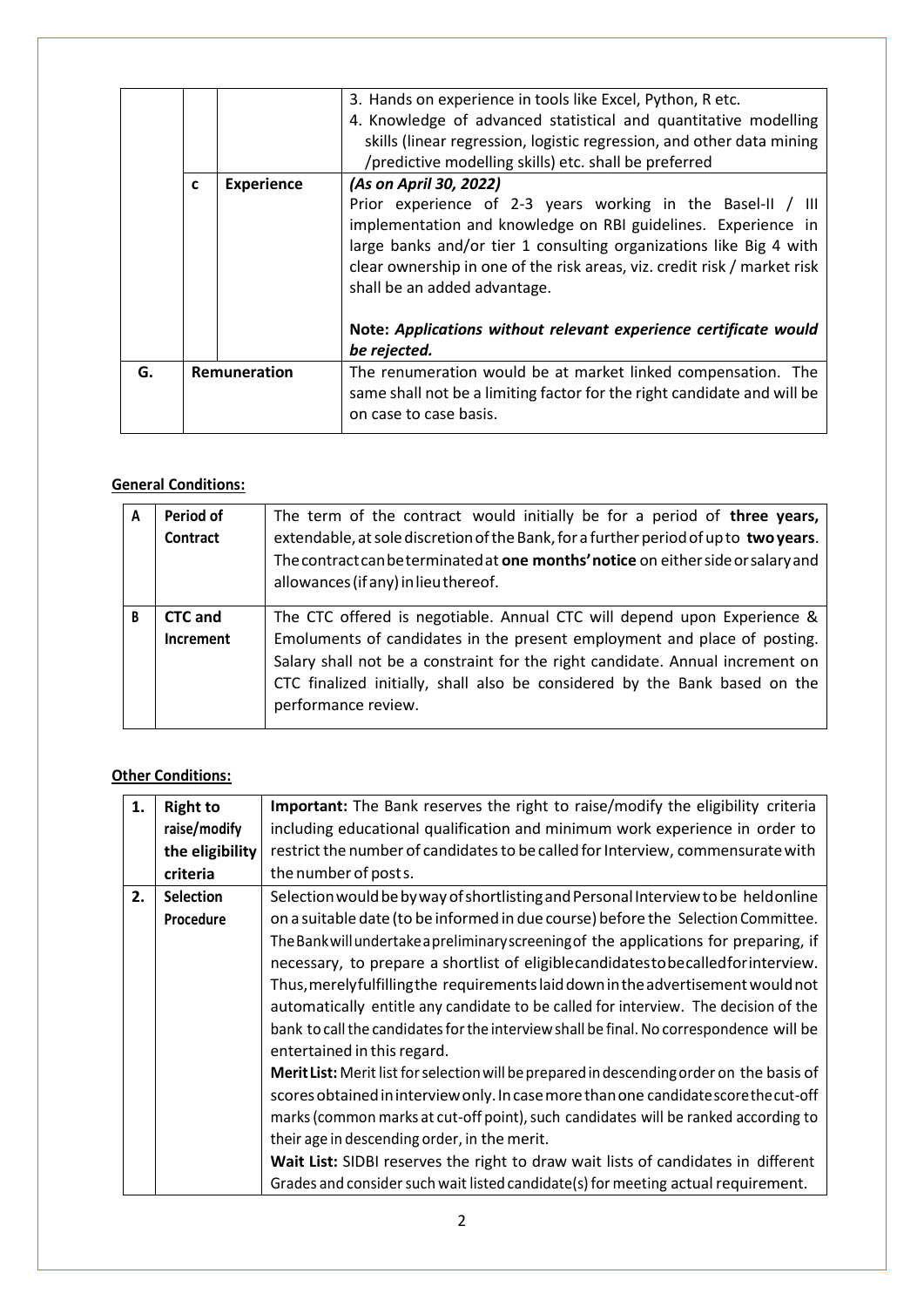| 3. | <b>HOW TO</b><br><b>APPLY</b> | i.    | Duly filled in application (in English or Hindi), as per the format available on<br>the Bank's website with a recent passport size photograph pasted thereon<br>and Curriculum Vitae, bearing full signature of the candidate across the same<br>with date, should be sent / forwarded only through email at<br>recruitment.sidbi@gmail.com on or before May 21, 2022. While forwarding<br>the respective applications, the subject line shall clearly indicate the<br>following details only, viz. "Application for the post of << Post Code>>,<br><< Name of the Post>> << Candidate Name>>." |
|----|-------------------------------|-------|-------------------------------------------------------------------------------------------------------------------------------------------------------------------------------------------------------------------------------------------------------------------------------------------------------------------------------------------------------------------------------------------------------------------------------------------------------------------------------------------------------------------------------------------------------------------------------------------------|
|    |                               |       | ii. Applications should be accompanied by self-attested copies of relevant<br>certificate(s) / documents, in support of proof of identity, address, age,<br>educational qualification (educational certificates/mark -sheets), work<br>experience etc, as mentioned in the application form.                                                                                                                                                                                                                                                                                                    |
|    |                               | iii.  | An application not accompanied by photocopies/ scanned copies (in cases of<br>applied online) of relevant certificate(s) / documents, or not inprescribedformat<br>ornotsignedbythecandidateorincompletein anyrespectorreceivedafterdue<br>datewillnotbeentertainedunder any circumstances.                                                                                                                                                                                                                                                                                                     |
|    |                               | iv.   | Handwritten Applications/ or Curriculum Vitae shall besummarily rejected.                                                                                                                                                                                                                                                                                                                                                                                                                                                                                                                       |
|    |                               | ٧.    | The candidates who had already applied / shortlisted / selected / waitlisted need<br>not to apply again.                                                                                                                                                                                                                                                                                                                                                                                                                                                                                        |
| 4. | <b>Others</b>                 | j.    | The relevant experience certificate from employer must contain specifically that<br>the candidate had experience in that related field as required.                                                                                                                                                                                                                                                                                                                                                                                                                                             |
|    |                               |       | <b>ii.</b> The candidate must be a citizen of India.                                                                                                                                                                                                                                                                                                                                                                                                                                                                                                                                            |
|    |                               |       | <b>iii.</b> The number of vacancies mentioned above are provisional and may vary.                                                                                                                                                                                                                                                                                                                                                                                                                                                                                                               |
|    |                               |       | <b>iv.</b> The designations / name of the post mentioned above are only indicative. The<br>Bank reserves the right to change the name of post / designation at any time<br>without prior notice on the requirement of the Bank.                                                                                                                                                                                                                                                                                                                                                                 |
|    |                               |       | V. Intimation/call letter for interview will be sent by email or will be uploaded on<br>Bank's website. NO HARD COPY WILL BE SENT.                                                                                                                                                                                                                                                                                                                                                                                                                                                              |
|    |                               |       | Vi. Candidates are advised to indicate a working e-mail ID and mobile phone no. in<br>their application under this advertisement and maintain the same active for<br>receiving communication viz. call letters/ Interview date advices etc. The<br>indicated e-mail ID and mobile phone no. should not be changed during<br>Interview process. The Bank takes no responsibility for any delay in receipt or<br>loss of any communication.                                                                                                                                                       |
|    |                               |       | <b>VII.</b> The Interview shall take place online. Candidates should ensure availability of<br>necessary infrastructure as specified in call letter in this regard.                                                                                                                                                                                                                                                                                                                                                                                                                             |
|    |                               | viii. | Candidates serving in Govt./ Quasi Govt. offices, Public Sector undertakings<br>including Nationalized Banks and Financial Institutions are advised to submit<br>'No Objection Certificate' from their employer at the time of interview, failing<br>which their candidature may not be considered and travelling expenses, if any,<br>otherwise admissible, will not be paid.                                                                                                                                                                                                                  |
|    |                               |       | <b>ix.</b> In case of selection, candidates will be required to produce proper discharge<br>certificate from the employer at the time of taking up the appointment.                                                                                                                                                                                                                                                                                                                                                                                                                             |